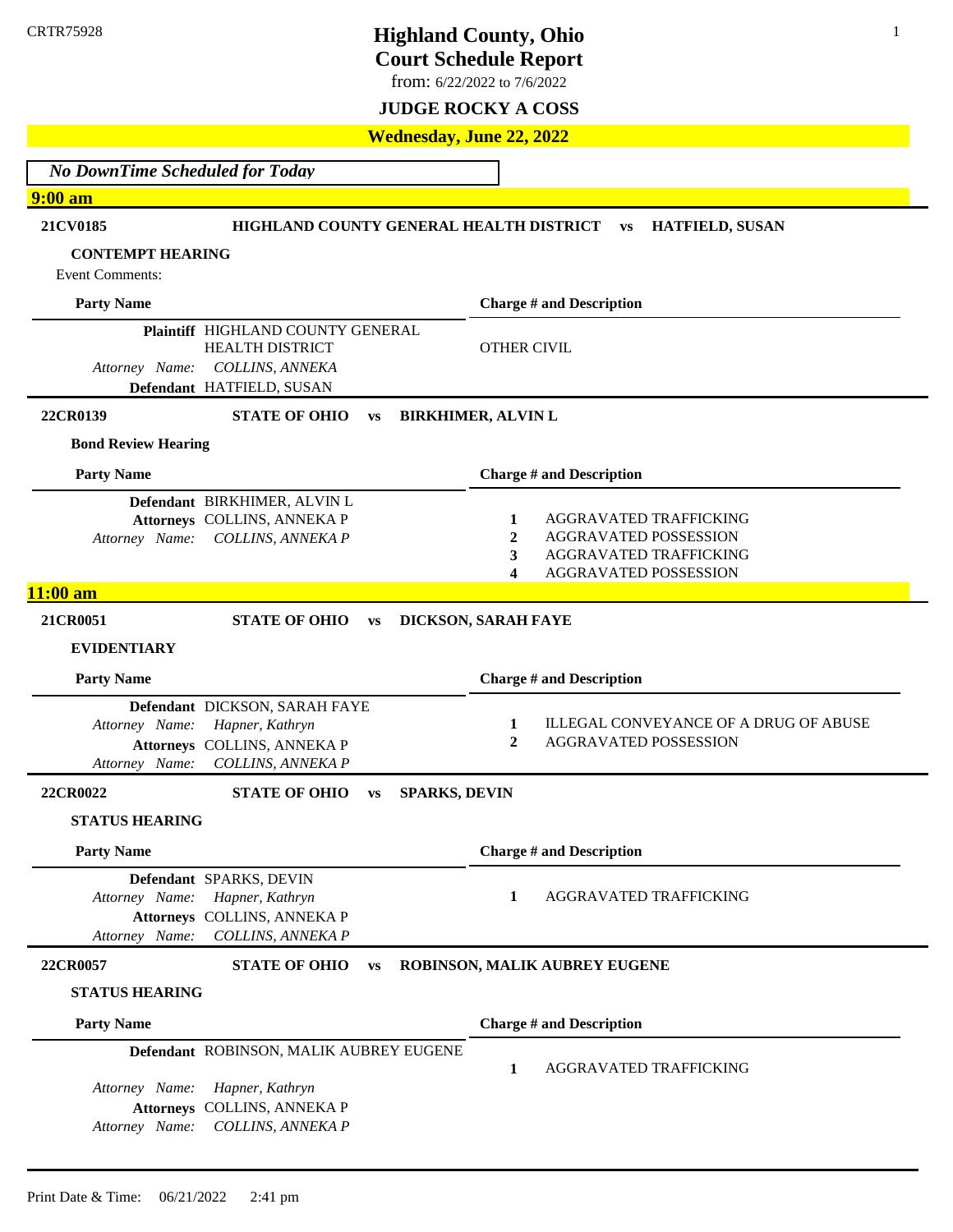**Court Schedule Report**

from: 6/22/2022 to 7/6/2022

### **JUDGE ROCKY A COSS**

**Wednesday, June 22, 2022**

*No DownTime Scheduled for Today* **11:00 am 22CR0100 STATE OF OHIO vs MCCLURE, JOSEPH MICHAEL STATUS HEARING Party Name Defendant** MCCLURE, JOSEPH MICHAEL *Attorney Name: Hapner, Kathryn*  **Attorneys** COLLINS, ANNEKA P *Attorney Name: COLLINS, ANNEKA P* **Charge # and Description 1** RAPE **2** GROSS SEXUAL IMPOSITION **1:00 pm 20CR0126 STATE OF OHIO vs VALENTINE, KAYLA SUE PRETRIAL Party Name Defendant** VALENTINE, KAYLA SUE *Attorney Name: WHITT, DANIELLE Attorney Name: Blosser, Jeffery Michael* **Attorneys** COLLINS, ANNEKA P *Attorney Name: COLLINS, ANNEKA P* **Charge # and Description 1** AGGRAVATED POSSESSION **20CR0226 STATE OF OHIO vs VALENTINE, KAYLA SUE PRETRIAL Party Name Defendant** VALENTINE, KAYLA SUE *Attorney Name: WHITT, DANIELLE Attorney Name: Blosser, Jeffery Michael* **Attorneys** COLLINS, ANNEKA P *Attorney Name: COLLINS, ANNEKA P* **Charge # and Description 1** FAILURE TO APPEAR **21CR0184 STATE OF OHIO vs MULLIS, LAWRENCE MARTIN PRETRIAL** Event Comments: TO BE BROUGHT BACK FROM CLERMONT COUNTY **Party Name Defendant** MULLIS, LAWRENCE MARTIN **Attorneys** COLLINS, ANNEKA P *Attorney Name: COLLINS, ANNEKA P* **Charge # and Description 1** AGGRAVATED POSSESSION **22CR0007 STATE OF OHIO vs GREENE, DUSTIN H. FINAL PRETRIAL Party Name Defendant** GREENE, DUSTIN H. *Attorney Name: KIRK, DENNIS M* **Attorneys** COLLINS, ANNEKA P *Attorney Name: COLLINS, ANNEKA P* **Charge # and Description 1** ASSAULT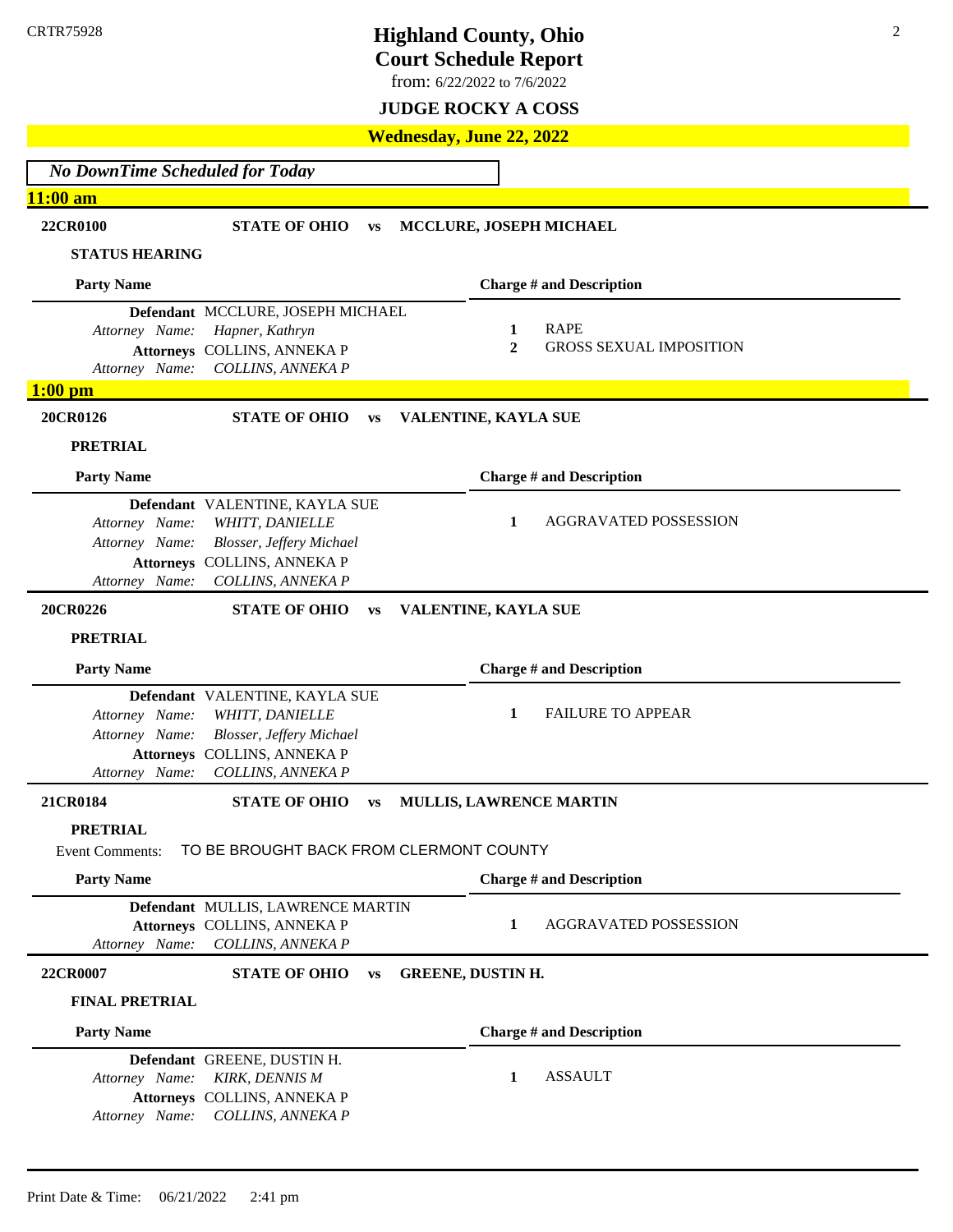**Court Schedule Report**

from: 6/22/2022 to 7/6/2022

### **JUDGE ROCKY A COSS**

### **Wednesday, June 22, 2022**

| <b>No DownTime Scheduled for Today</b> |                                                                                                                                 |                                                                                                                                              |
|----------------------------------------|---------------------------------------------------------------------------------------------------------------------------------|----------------------------------------------------------------------------------------------------------------------------------------------|
| $1:00$ pm                              |                                                                                                                                 |                                                                                                                                              |
| 22CR0116                               | <b>STATE OF OHIO</b><br><b>VS</b>                                                                                               | <b>CONLEY, JUSTIN MICHAEL</b>                                                                                                                |
| <b>FINAL PRETRIAL</b>                  |                                                                                                                                 |                                                                                                                                              |
| <b>Party Name</b>                      |                                                                                                                                 | <b>Charge # and Description</b>                                                                                                              |
| Attorney Name:<br>Attorney Name:       | Defendant CONLEY, JUSTIN MICHAEL<br>Wagoner, Jacob Douglas<br>Attorneys COLLINS, ANNEKA P<br>COLLINS, ANNEKA P                  | AGGRAVATED TRAFFICKING<br>1                                                                                                                  |
| 22CR0120                               | <b>STATE OF OHIO</b><br><b>VS</b>                                                                                               | AMES, DEVANTE O'NEIL                                                                                                                         |
| <b>FINAL PRETRIAL</b>                  |                                                                                                                                 |                                                                                                                                              |
| <b>Party Name</b>                      |                                                                                                                                 | <b>Charge # and Description</b>                                                                                                              |
| Attorney Name:<br>Attorney Name:       | Defendant AMES, DEVANTE O'NEIL<br>Armintrout, George William<br>Attorneys COLLINS, ANNEKA P<br>COLLINS, ANNEKA P                | AGGRAVATED TRAFFICKING<br>1                                                                                                                  |
| 22CR0121                               | <b>STATE OF OHIO</b><br><b>VS</b>                                                                                               | WORKMAN, SARAH ANN                                                                                                                           |
| <b>FINAL PRETRIAL</b>                  |                                                                                                                                 |                                                                                                                                              |
| <b>Party Name</b>                      |                                                                                                                                 | <b>Charge # and Description</b>                                                                                                              |
| Attorney Name:                         | Defendant WORKMAN, SARAH ANN<br>Attorneys COLLINS, ANNEKA P<br>COLLINS, ANNEKA P                                                | AGGRAVATED TRAFFICKING<br>1                                                                                                                  |
| 22CR0124                               | <b>STATE OF OHIO</b><br><b>VS</b>                                                                                               | RINEHART, BRENT ALAN                                                                                                                         |
| <b>FINAL PRETRIAL</b>                  |                                                                                                                                 |                                                                                                                                              |
| <b>Party Name</b>                      |                                                                                                                                 | <b>Charge # and Description</b>                                                                                                              |
| Attorney Name:                         | Defendant RINEHART, BRENT ALAN<br>Attorney Name: Armintrout, George William<br>Attorneys COLLINS, ANNEKA P<br>COLLINS, ANNEKA P | <b>AGGRAVATED TRAFFICKING</b><br>1<br>$\boldsymbol{2}$<br>AGGRAVATED POSSESSION<br>AGGRAVATED TRAFFICKING<br>3<br>AGGRAVATED POSSESSION<br>4 |
| 22CR0125                               | <b>STATE OF OHIO</b><br><b>VS</b>                                                                                               | RINEHART, LEONA RODDEN                                                                                                                       |
| <b>FINAL PRETRIAL</b>                  |                                                                                                                                 |                                                                                                                                              |
| <b>Party Name</b>                      |                                                                                                                                 | <b>Charge # and Description</b>                                                                                                              |
| Attorney Name:<br>Attorney Name:       | Defendant RINEHART, LEONA RODDEN<br><b>KIRK, DENNIS M</b><br>Attorneys COLLINS, ANNEKA P<br>COLLINS, ANNEKA P                   | AGGRAVATED TRAFFICKING<br>1<br>AGGRAVATED POSSESSION<br>$\mathbf{2}$<br>AGGRAVATED TRAFFICKING<br>3<br>AGGRAVATED POSSESSION<br>4            |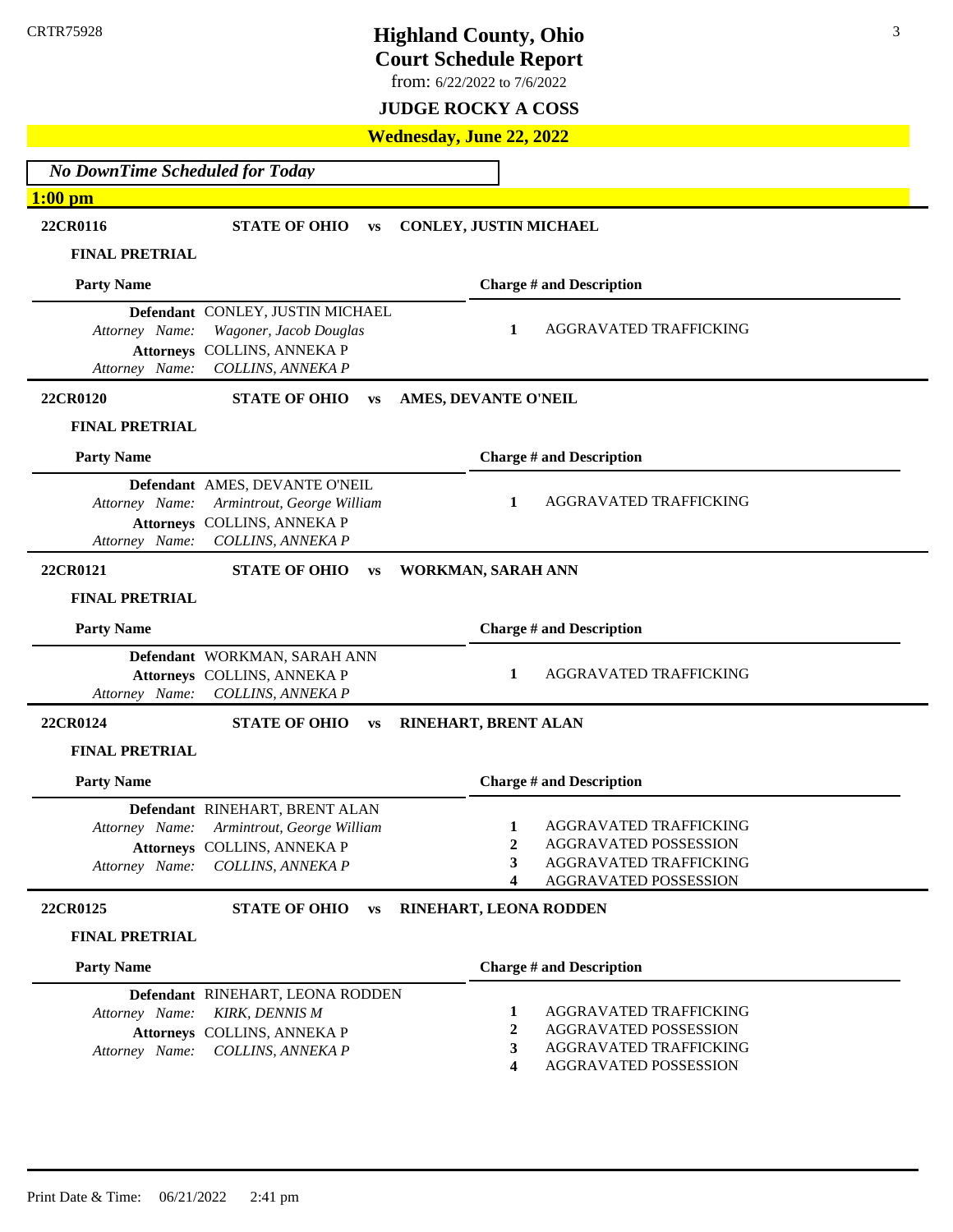**Court Schedule Report**

from: 6/22/2022 to 7/6/2022

### **JUDGE ROCKY A COSS**

### **Wednesday, June 22, 2022**

*No DownTime Scheduled for Today*

### **1:00 pm**

**22CR0126 STATE OF OHIO vs WILSON, RYAN L**

#### **FINAL PRETRIAL**

| <b>Party Name</b>                                                                                                                    | <b>Charge # and Description</b>                                                                                                                                                             |  |
|--------------------------------------------------------------------------------------------------------------------------------------|---------------------------------------------------------------------------------------------------------------------------------------------------------------------------------------------|--|
| <b>Defendant</b> WILSON, RYAN L<br>Attorney Name: Hapner, Kathryn<br>Attorneys COLLINS, ANNEKA P<br>Attorney Name: COLLINS, ANNEKA P | AGGRAVATED TRAFFICKING<br>AGGRAVATED POSSESSION<br>AGGRAVATED TRAFFICKING<br>AGGRAVATED POSSESSION<br>4<br>AGGRAVATED TRAFFICKING<br>AGGRAVATED POSSESSION<br>6<br>FORFEITURE SPECIFICATION |  |

**22CR0127 STATE OF OHIO vs WILSON, SIERRA NICHOLE**

#### **FINAL PRETRIAL**

| <b>Party Name</b>                                                                                                                            | <b>Charge # and Description</b>                                                                                                                                                                         |
|----------------------------------------------------------------------------------------------------------------------------------------------|---------------------------------------------------------------------------------------------------------------------------------------------------------------------------------------------------------|
| Defendant WILSON, SIERRA NICHOLE<br>Attorney Name: Wagoner, Jacob Douglas<br>Attorneys COLLINS, ANNEKA P<br>Attorney Name: COLLINS, ANNEKA P | AGGRAVATED TRAFFICKING<br>AGGRAVATED POSSESSION<br>AGGRAVATED TRAFFICKING<br>AGGRAVATED POSSESSION<br>4<br>AGGRAVATED TRAFFICKING<br>AGGRAVATED POSSESSION<br>6<br>7<br><b>FORFEITURE SPECIFICATION</b> |
| $1:30$ pm                                                                                                                                    |                                                                                                                                                                                                         |

### **22CR0084 STATE OF OHIO vs WALKER, DAVID ALEXANDER**

**FINAL PRETRIAL**

| <b>Party Name</b>                         |                                                                                                                         | <b>Charge # and Description</b> |
|-------------------------------------------|-------------------------------------------------------------------------------------------------------------------------|---------------------------------|
| Attorney Name:                            | Defendant WALKER, DAVID ALEXANDER<br>Hapner, Kathryn<br>Attorneys COLLINS, ANNEKA P<br>Attorney Name: COLLINS, ANNEKA P | AGGRAVATED TRAFFICKING          |
| $2:00~\mathrm{pm}$                        |                                                                                                                         |                                 |
| 21CR0160                                  | <b>STATE OF OHIO</b><br><b>VS</b>                                                                                       | ANDERSON, MIQUAN ANTHONY        |
| <b>FINAL PRETRIAL</b>                     |                                                                                                                         |                                 |
| <b>Party Name</b>                         |                                                                                                                         | <b>Charge # and Description</b> |
| <b>Defendant</b> ANDERSON, MIQUAN ANTHONY |                                                                                                                         |                                 |

**4** AGGRAVATED POSSESSION **5** AGGRAVATED TRAFFICKING **6** AGGRAVATED POSSESSION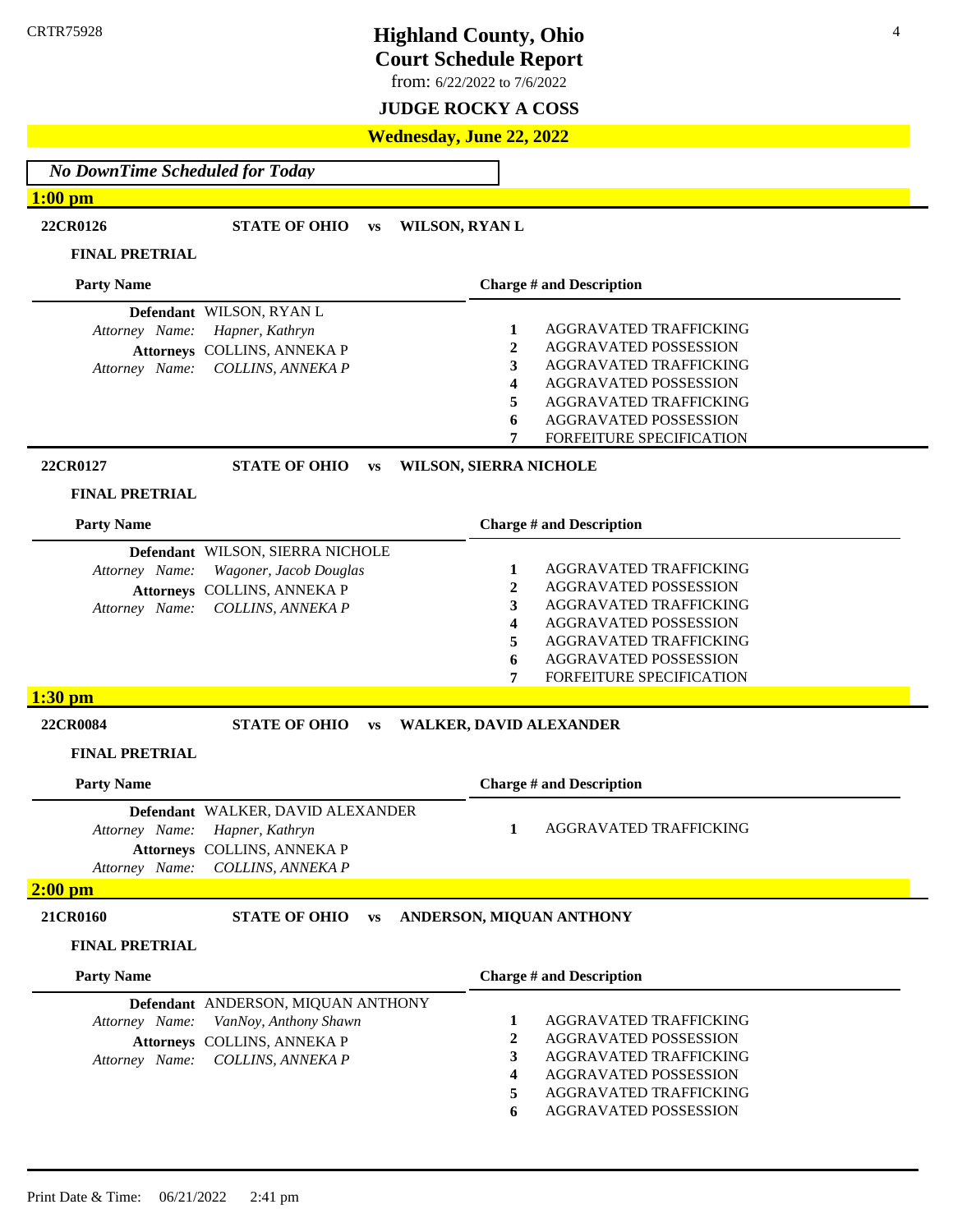**Court Schedule Report**

from: 6/22/2022 to 7/6/2022

### **JUDGE ROCKY A COSS**

### **Wednesday, June 22, 2022**

*No DownTime Scheduled for Today* **2:00 pm 22CR0109 STATE OF OHIO vs GREENE, DUSTIN HEATH PRETRIAL Party Name Defendant** GREENE, DUSTIN HEATH *Attorney Name: KIRK, DENNIS M* **Attorneys** COLLINS, ANNEKA P *Attorney Name: COLLINS, ANNEKA P* **Charge # and Description 1** ASSAULT ON AN EMPLOYEE OF A LOCAL 2 ASSAULT ON AN EMPLOYEE OF A LOCAL **22CR0111 STATE OF OHIO vs PENIX, WILLIAM R FINAL PRETRIAL Party Name Defendant** PENIX, WILLIAM R *Attorney Name: Chandler, James Allen* **Attorneys** COLLINS, ANNEKA P *Attorney Name: COLLINS, ANNEKA P* **Charge # and Description 1** RECEIVING STOLEN PROPERTY **2** RECEIVING STOLEN PROPERTY **22CR0112 STATE OF OHIO vs PENIX, NANCY D PRETRIAL Party Name Defendant** PENIX, NANCY D *Attorney Name: Armintrout, George William* **Attorneys** COLLINS, ANNEKA P *Attorney Name: COLLINS, ANNEKA P* **Charge # and Description 1** RECEIVING STOLEN PROPERTY **2** RECEIVING STOLEN PROPERTY **2:15 pm 22CR0082 STATE OF OHIO vs WILLIS, MELISSA JO FINAL PRETRIAL Party Name Defendant** WILLIS, MELISSA JO *Attorney Name: Hapner, Kathryn*  **Attorneys** COLLINS, ANNEKA P *Attorney Name: COLLINS, ANNEKA P* **Charge # and Description 1** ENDANGERING CHILDREN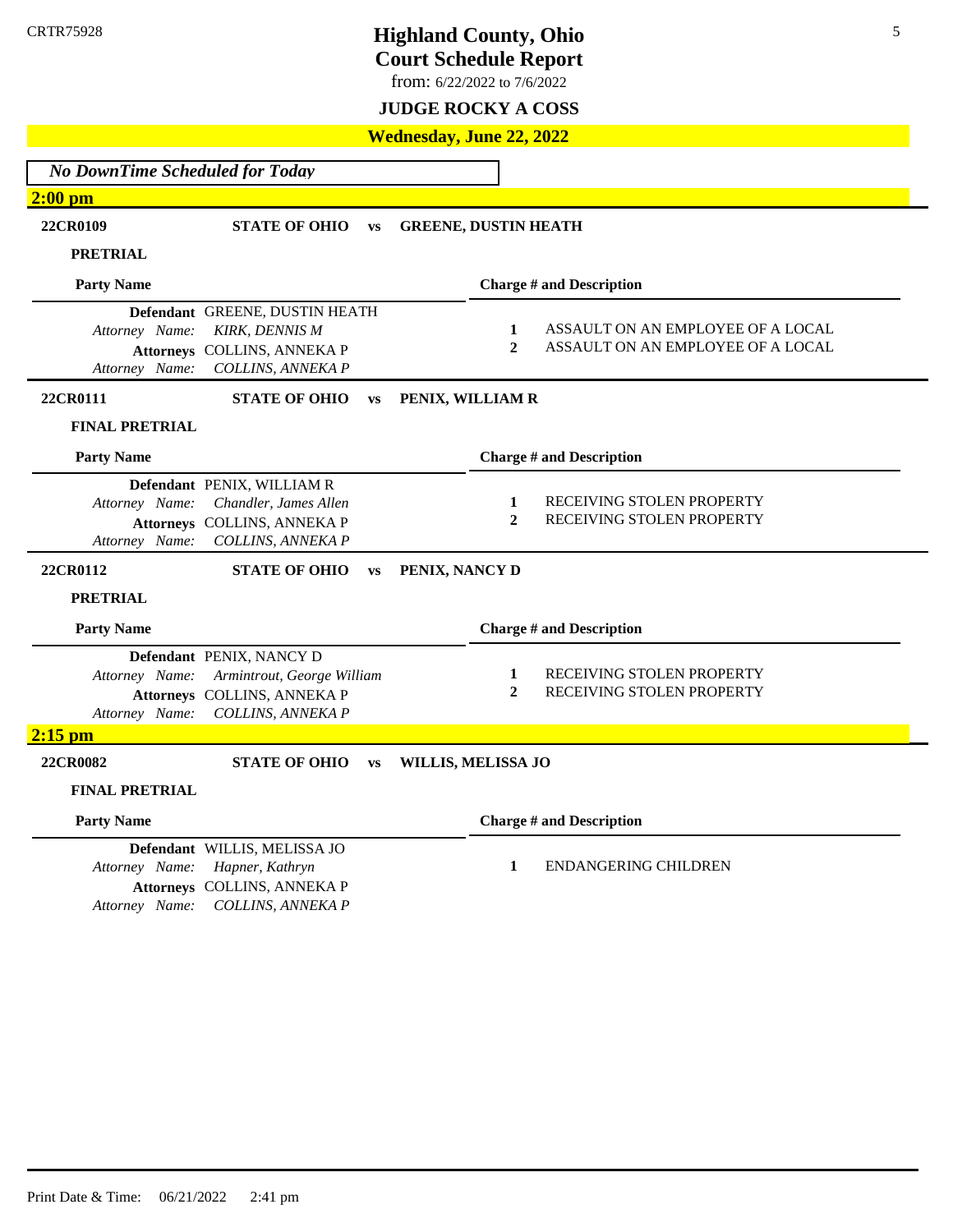**Court Schedule Report**

from: 6/22/2022 to 7/6/2022

### **JUDGE ROCKY A COSS**

**Thursday, June 23, 2022**

*No DownTime Scheduled for Today* **9:00 am 21CV0078 MURRY, DARYL vs MILLER, TYLER FINAL PRETRIAL Party Name Plaintiff** MURRY, DARYL *Attorney Name: JUDKINS, JOHN W* **Plaintiff** MURRY, RONDA **Defendant** MILLER, TYLER **Charge # and Description** OTHER CIVIL **9:30 am 21CV0097 HICKORY HILLS LAKE COMPANY vs PRYOR'S TOWING & GARAGE SERVICE FINAL PRETRIAL Party Name Plaintiff** HICKORY HILLS LAKE COMPANY *Attorney Name: Ferguson, Amy Schott* Defendant PRYOR'S TOWING & GARAGE SERVICE **Defendant** PRYOR, MICHAEL **Charge # and Description** OTHER CIVIL **11:00 am 22CV0010 ADLETA, MICHAEL A vs KISSEL, JENNIFER PHONE CONFERENCE** Event Comments: SCHEDULING CONFERENCE **Party Name Plaintiff** ADLETA, MICHAEL A *Attorney Name: JUDKINS, JOHN W* **Defendant** KISSEL, JENNIFER *Attorney Name: DEBLASIS, ROBERT A* **Charge # and Description** OTHER CIVIL **1:00 pm 17CR0135 STATE OF OHIO vs KETCHAM, ZACHARY AARON EVIDENTIARY Party Name Defendant** KETCHAM, ZACHARY AARON *Attorney Name: KIRK, DENNIS M* **Attorneys** COLLINS, ANNEKA P *Attorney Name: COLLINS, ANNEKA P* **Charge # and Description 1** THEFT AND/OR GRAND THEFT OF A MOTOR 2 THEFT AND/OR GRAND THEFT OF A MOTOR **3** POSSESSION OF CRIMINAL TOOLS **21CR0117 STATE OF OHIO vs ADAMS, TARA L SENTENCING Party Name Defendant** ADAMS, TARA L *Attorney Name: Wagoner, Jacob Douglas* **Attorneys** COLLINS, ANNEKA P *Attorney Name: COLLINS, ANNEKA P* **Charge # and Description 1** AGGRAVATED POSSESSION **2** AGGRAVATED POSSESSION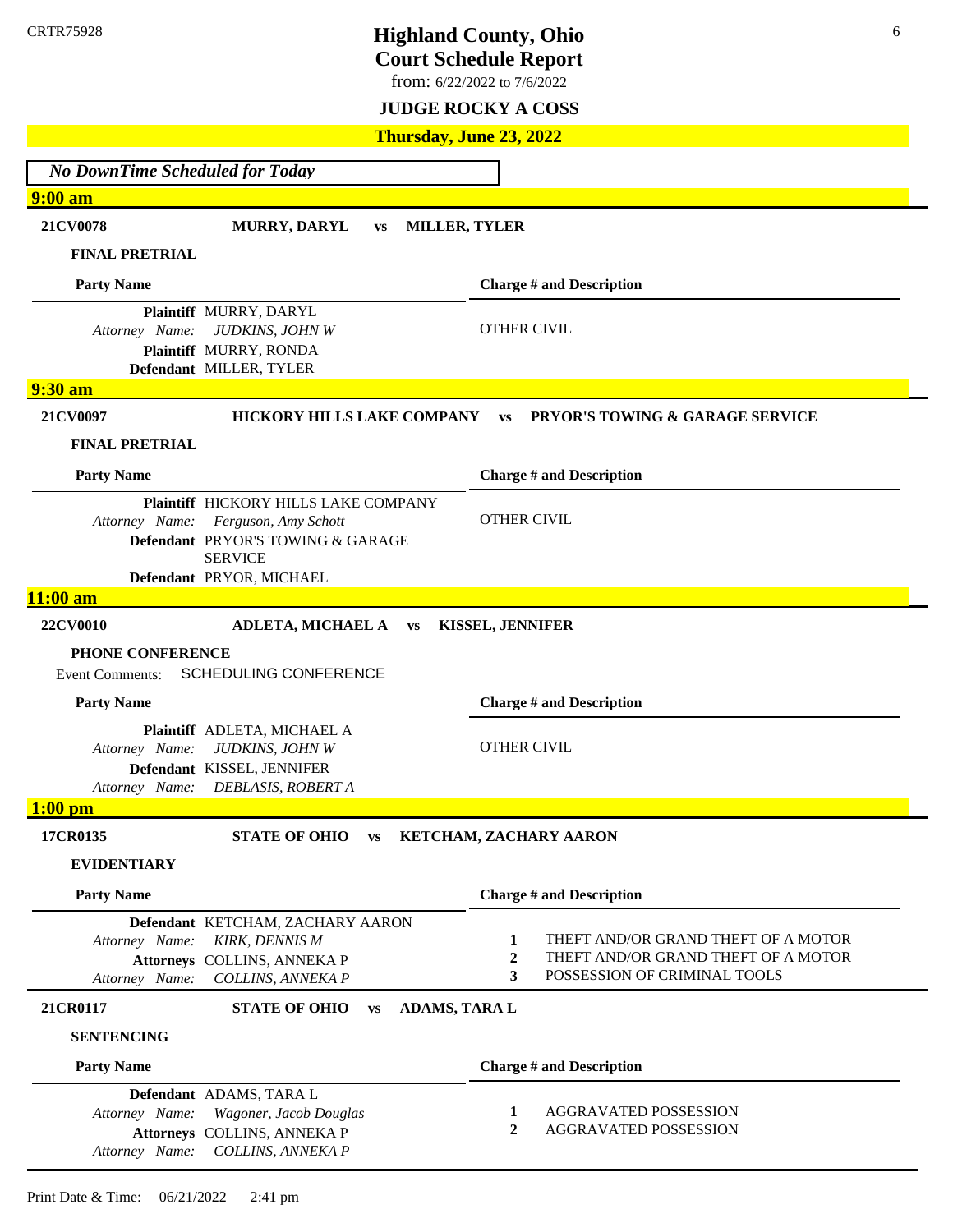**Court Schedule Report**

from: 6/22/2022 to 7/6/2022

### **JUDGE ROCKY A COSS**

**Thursday, June 23, 2022**

*No DownTime Scheduled for Today* **1:00 pm 22CR0095 STATE OF OHIO vs PRICE, KARIE SENTENCING Party Name Defendant** PRICE, KARIE *Attorney Name: Armintrout, George William* **Attorneys** COLLINS, ANNEKA P *Attorney Name: COLLINS, ANNEKA P* **Charge # and Description 1** AGGRAVATED TRAFFICKING **1:15 pm 22CR0079 STATE OF OHIO vs BROOKS, JOSHUA LEIGH STATUS HEARING Party Name Defendant** BROOKS, JOSHUA LEIGH *Attorney Name: Armintrout, George William* **Attorneys** COLLINS, ANNEKA P *Attorney Name: COLLINS, ANNEKA P* **Charge # and Description 1** AGGRAVATED POSSESSION **2:00 pm 20CR0219 STATE OF OHIO vs ROHDE, SHANANN E EVIDENTIARY Party Name Defendant** ROHDE, SHANANN E *Attorney Name: BARGER, SARA E* **Attorneys** COLLINS, ANNEKA P *Attorney Name: COLLINS, ANNEKA P* **Charge # and Description 1** AGGRAVATED POSSESSION **22CR0083 STATE OF OHIO vs GROVES, TYLOR ISIAH SENTENCING Party Name Defendant** GROVES, TYLOR ISIAH *Attorney Name: BARGER, SARA E* **Attorneys** COLLINS, ANNEKA P *Attorney Name: COLLINS, ANNEKA P* **Charge # and Description 1** AGGRAVATED TRAFFICKING **2** AGGRAVATED POSSESSION **22CR0102 STATE OF OHIO vs CLARKSON, DENNIS DANIEL FINAL PRETRIAL Party Name Defendant** CLARKSON, DENNIS DANIEL *Attorney Name: BARGER, SARA E* **Attorneys** COLLINS, ANNEKA P *Attorney Name: COLLINS, ANNEKA P* **Charge # and Description 1** AGGRAVATED POSSESSION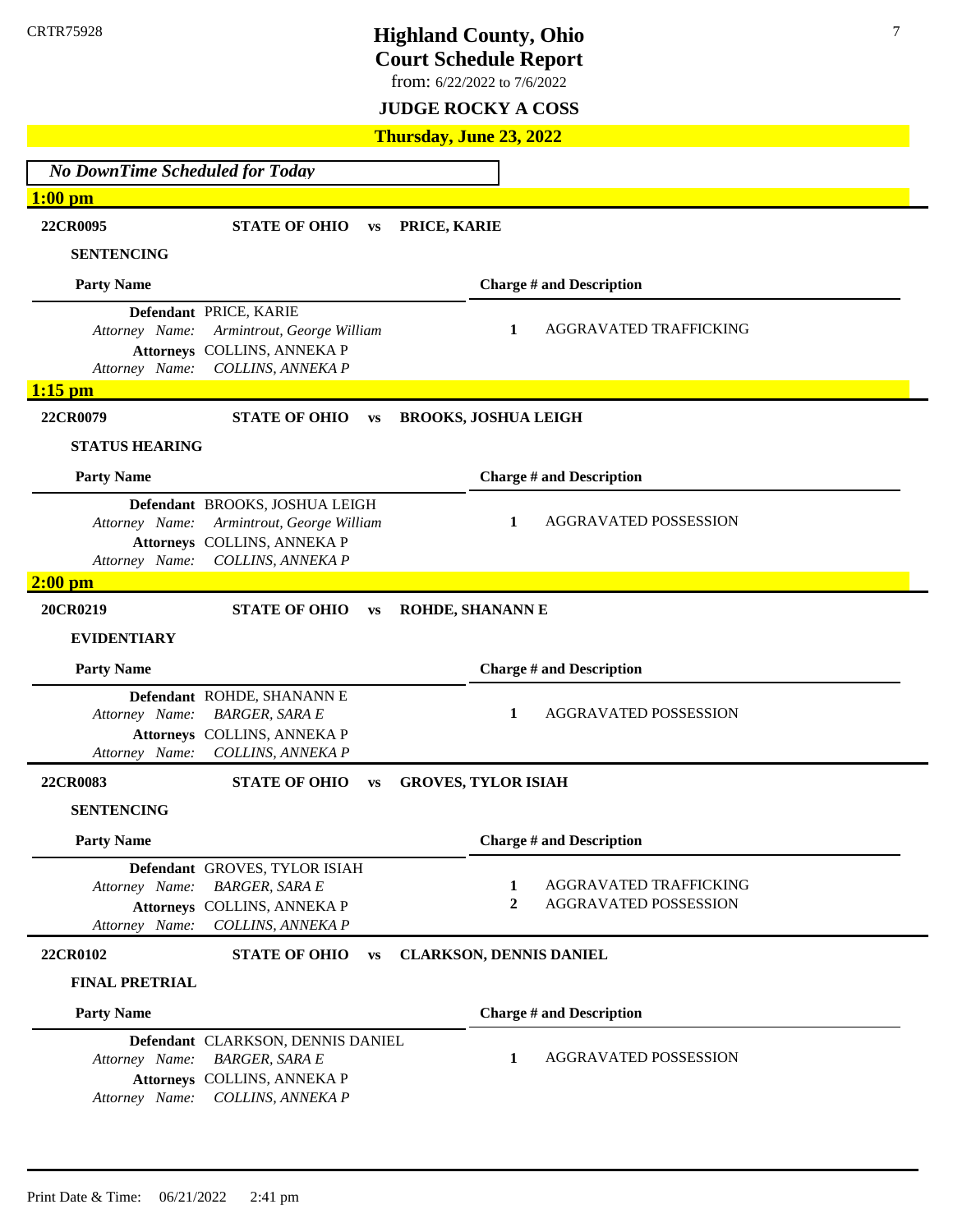**Court Schedule Report**

from: 6/22/2022 to 7/6/2022

**JUDGE ROCKY A COSS**

### **Monday, June 27, 2022**

| <b>No DownTime Scheduled for Today</b> |                                                  |           |                         |              |                                                       |
|----------------------------------------|--------------------------------------------------|-----------|-------------------------|--------------|-------------------------------------------------------|
| <b>8:00 am</b>                         |                                                  |           |                         |              |                                                       |
|                                        |                                                  |           |                         |              |                                                       |
| 22CR0022                               | <b>STATE OF OHIO</b>                             | <b>VS</b> | <b>SPARKS, DEVIN</b>    |              |                                                       |
| <b>JURY TRIAL</b>                      |                                                  |           |                         |              |                                                       |
| <b>Party Name</b>                      |                                                  |           |                         |              | <b>Charge # and Description</b>                       |
|                                        | Defendant SPARKS, DEVIN                          |           |                         |              |                                                       |
| Attorney Name:                         | Hapner, Kathryn                                  |           |                         | 1            | AGGRAVATED TRAFFICKING                                |
| Attorney Name:                         | Attorneys COLLINS, ANNEKA P<br>COLLINS, ANNEKA P |           |                         |              |                                                       |
| 22CR0057                               | <b>STATE OF OHIO</b>                             | <b>VS</b> |                         |              | ROBINSON, MALIK AUBREY EUGENE                         |
| <b>JURY TRIAL</b>                      |                                                  |           |                         |              |                                                       |
|                                        |                                                  |           |                         |              |                                                       |
| <b>Party Name</b>                      |                                                  |           |                         |              | <b>Charge # and Description</b>                       |
|                                        | Defendant ROBINSON, MALIK AUBREY EUGENE          |           |                         |              |                                                       |
|                                        |                                                  |           |                         | 1            | AGGRAVATED TRAFFICKING                                |
| Attorney Name:                         | Hapner, Kathryn<br>Attorneys COLLINS, ANNEKA P   |           |                         |              |                                                       |
| Attorney Name:                         | COLLINS, ANNEKA P                                |           |                         |              |                                                       |
|                                        |                                                  |           |                         |              |                                                       |
| 22CR0097                               | <b>STATE OF OHIO</b>                             | <b>VS</b> |                         |              |                                                       |
|                                        |                                                  |           | PENIX, WILLIAM RAY      |              |                                                       |
| <b>JURY TRIAL</b>                      |                                                  |           |                         |              |                                                       |
| <b>Party Name</b>                      |                                                  |           |                         |              | <b>Charge # and Description</b>                       |
|                                        | Defendant PENIX, WILLIAM RAY                     |           |                         |              |                                                       |
|                                        | Attorneys COLLINS, ANNEKA P                      |           |                         | 1            | <b>ILLEGAL PURCHASE OF A CATALYTIC</b>                |
| Attorney Name:                         | COLLINS, ANNEKA P                                |           |                         | 2            | RECEIVING STOLEN PROPERTY                             |
|                                        |                                                  |           |                         | 3            | AGGRAVATED TRAFFICKING                                |
|                                        |                                                  |           |                         | 4            | <b>ILLEGAL PURCHASE OF A CATALYTIC</b>                |
|                                        |                                                  |           |                         | 5<br>6       | RECEIVING STOLEN PROPERTY<br>FORFEITURE SPECIFICATION |
|                                        |                                                  |           |                         | 7            | <b>AGGRAVATED TRAFFICKING</b>                         |
|                                        |                                                  |           |                         | 8            | <b>ILLEGAL PURCHASE OF A CATALYTIC</b>                |
|                                        |                                                  |           |                         | 9            | TAMPERING WITH EVIDENCE                               |
| 22CR0100                               | <b>STATE OF OHIO</b>                             | <b>VS</b> | MCCLURE, JOSEPH MICHAEL |              |                                                       |
| <b>JURY TRIAL</b>                      |                                                  |           |                         |              |                                                       |
| <b>Party Name</b>                      |                                                  |           |                         |              | <b>Charge # and Description</b>                       |
|                                        | Defendant MCCLURE, JOSEPH MICHAEL                |           |                         |              |                                                       |
| Attorney Name:                         | Hapner, Kathryn                                  |           |                         | 1            | <b>RAPE</b>                                           |
| Attorney Name:                         | Attorneys COLLINS, ANNEKA P<br>COLLINS, ANNEKA P |           |                         | $\mathbf{2}$ | <b>GROSS SEXUAL IMPOSITION</b>                        |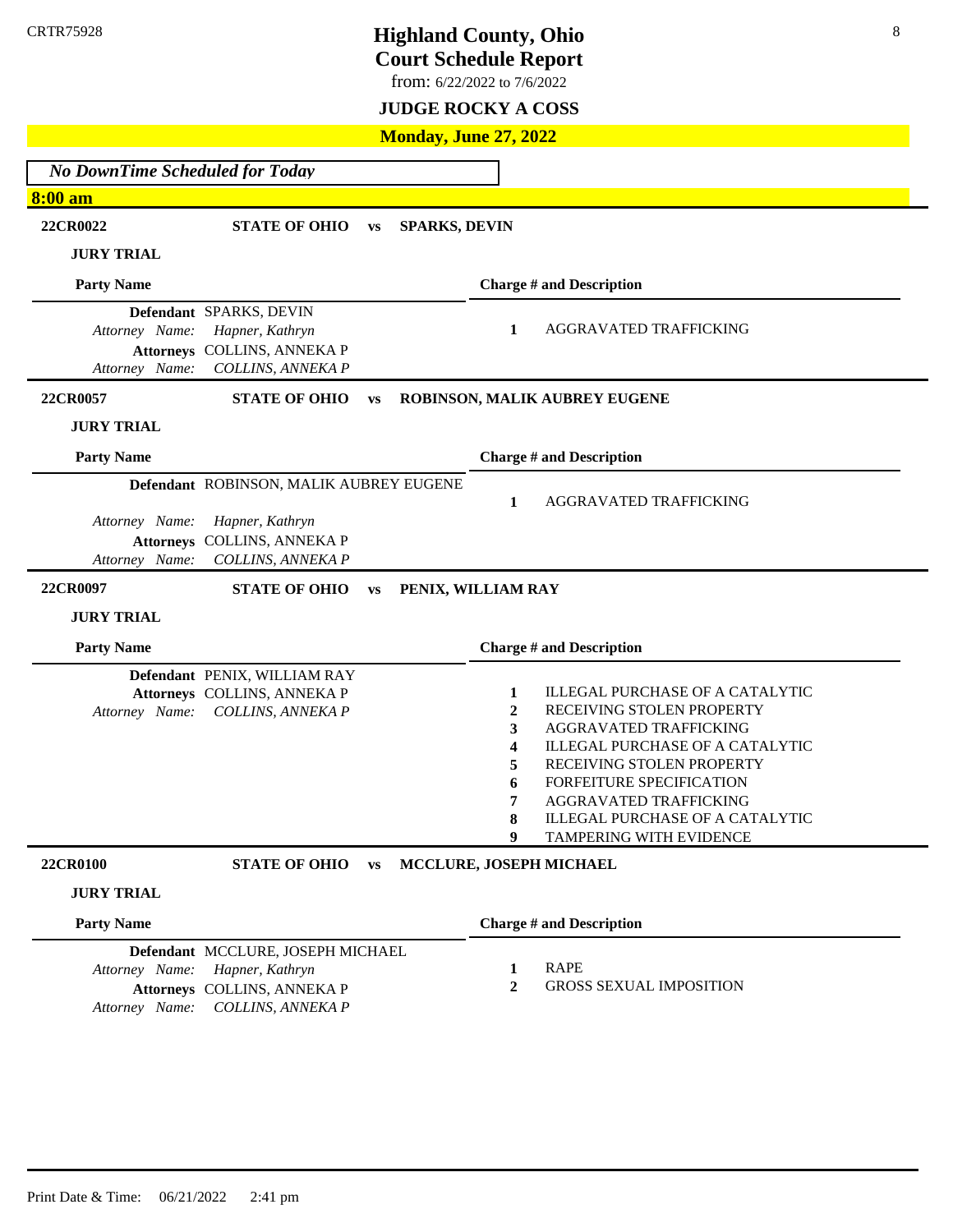**Court Schedule Report**

from: 6/22/2022 to 7/6/2022

**JUDGE ROCKY A COSS**

**Tuesday, June 28, 2022**

*No DownTime Scheduled for Today*

**9:30 am**

**22CV0011 ABRAMS, JOHN vs GENERAL MOTORS, LLC.**

**Case Management Conference**

**Party Name Plaintiff** ABRAMS, JOHN *Attorney Name: ROBISON, EMMA C* **Defendant** GENERAL MOTORS, LLC. *Attorney Name: Guise, Clay Adams* **Charge # and Description** OTHER CIVIL **9:45 am**

**22CV0014 CLINE, DOUGLAS S. vs 1ST STOP, INC., DBA GOOD & READY TASTY FOODS**

#### **Case Management Conference**

**Party Name Plaintiff** CLINE, DOUGLAS S. *Attorney Name: Georgin, John David Attorney Name: Levy, Barry David Jacobson* **Plaintiff** CLINE, PEGGY E. *Attorney Name: Georgin, John David Attorney Name: Levy, Barry David Jacobson* Defendant 1ST STOP, INC., DBA GOOD & READY TASTY FOODS *Attorney Name: Underwood, Blaise Scott* **Defendant** CANTRELL, ROBERT *Attorney Name: Underwood, Blaise Scott* **Defendant** CANTRELL, LINDA *Attorney Name: Underwood, Blaise Scott* **Charge # and Description** OTHER TORT **10:00 am 22CV0028 ROGERS, BILLY vs GLOYD, BRIAN K Case Management Conference Party Name Plaintiff** ROGERS, BILLY *Attorney Name: Riehl, Shawn Michael* **Plaintiff** ROGERS, MALACHI *Attorney Name: Riehl, Shawn Michael* **Defendant** GLOYD, BRIAN K *Attorney Name: RIKER, KATHARINE*  **Charge # and Description** OTHER TORT

**10:15 am**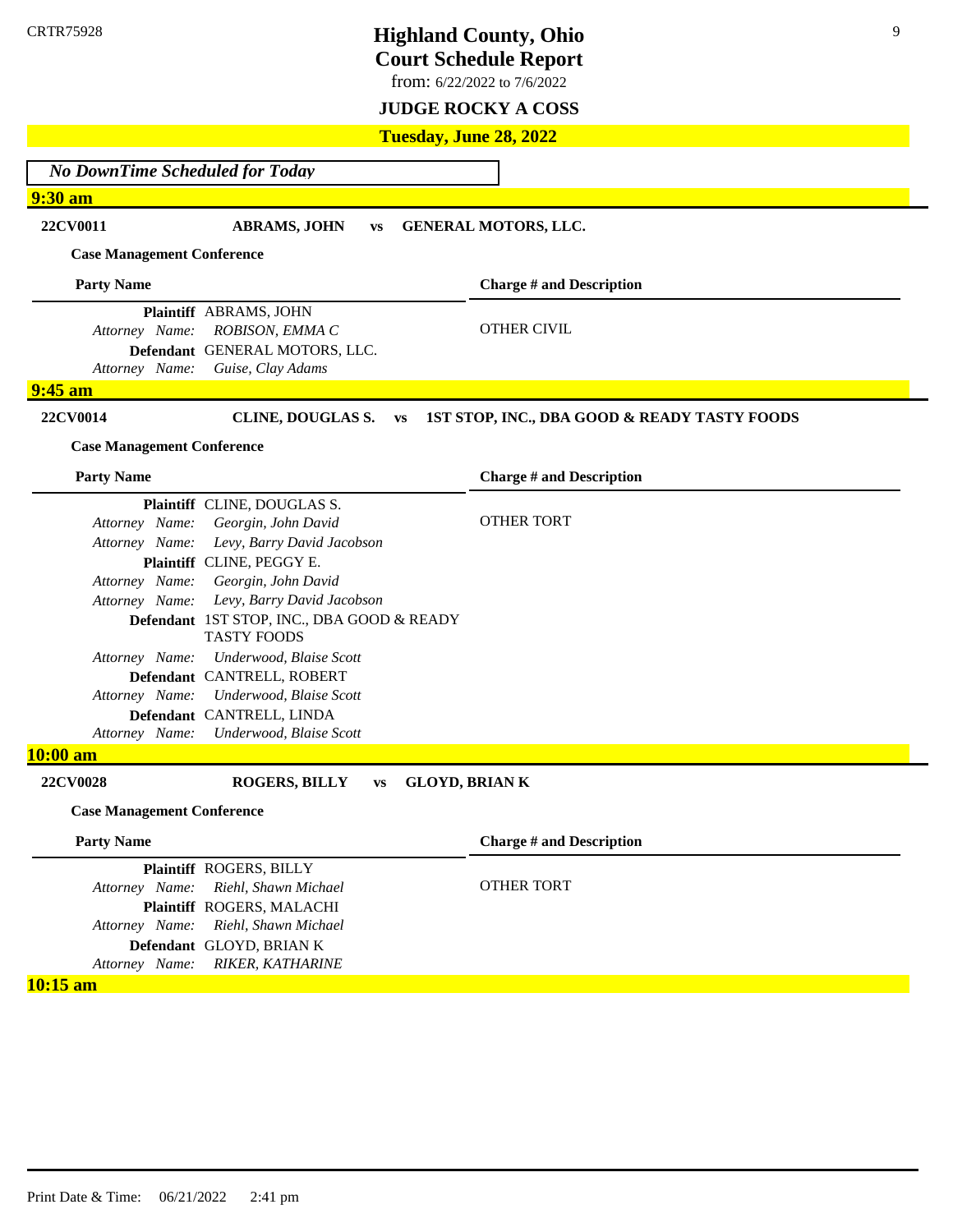**Court Schedule Report**

from: 6/22/2022 to 7/6/2022

### **JUDGE ROCKY A COSS**

### **Tuesday, June 28, 2022**

*No DownTime Scheduled for Today*

**10:15 am**

**22CV0034 RICKMAN, LAMONT vs CORVAC COMPOSITES, LLC.**

#### **Case Management Conference**

**Party Name**

**Charge # and Description**

OTHER CIVIL

**Plaintiff** RICKMAN, LAMONT *Attorney Name: Starling, Jason Eric* **Defendant** CORVAC COMPOSITES, LLC. *Attorney Name: Kasson, Donald Patrick* **Defendant** BENNETT, JOHN **Defendant** GILBERT, BRIAN **Defendant** STONEROCK, TONY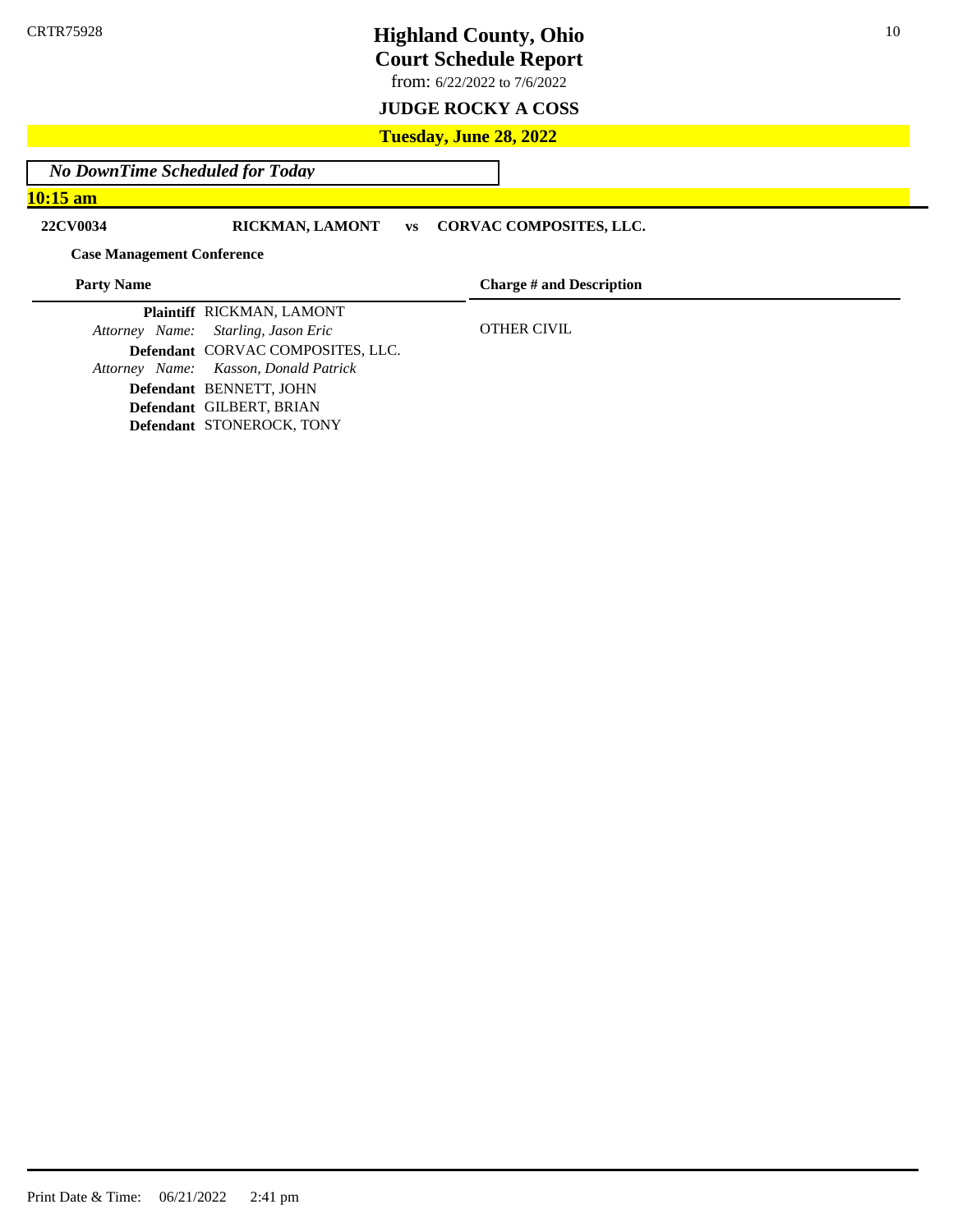**Court Schedule Report**

from: 6/22/2022 to 7/6/2022

### **JUDGE ROCKY A COSS**

### **Thursday, June 30, 2022**

*No DownTime Scheduled for Today*

### **2:00 pm**

### **22CR0009 STATE OF OHIO vs POTTS, SETH A**

#### **STATUS HEARING**

Event Comments: status of attorney

### **Party Name**

**Charge # and Description**

**Defendant** POTTS, SETH A *Attorney Name: Armintrout, George William* **Attorneys** COLLINS, ANNEKA P *Attorney Name: COLLINS, ANNEKA P*

**1** THEFT BY DECEPTION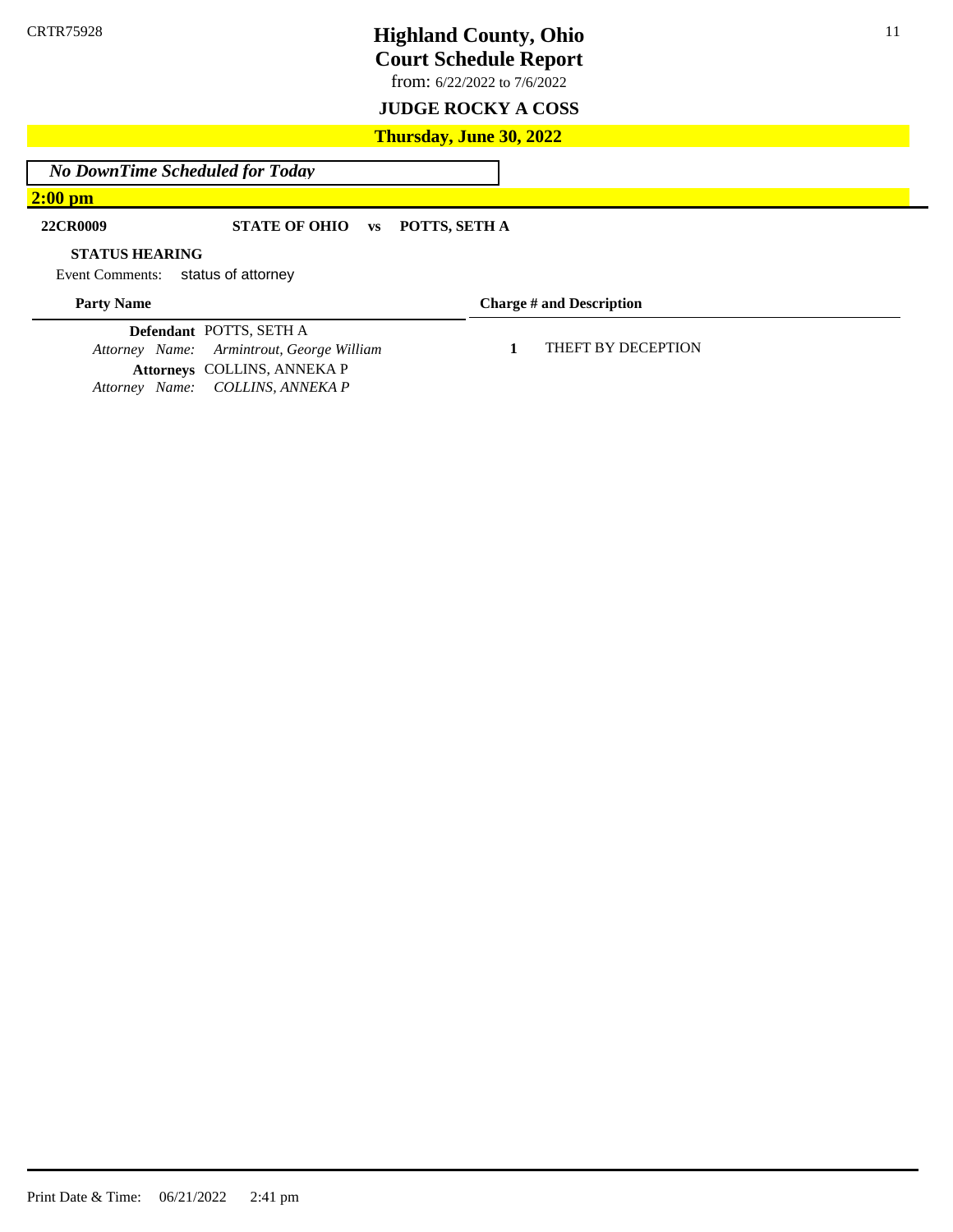**Court Schedule Report**

from: 6/22/2022 to 7/6/2022

**JUDGE ROCKY A COSS**

**Tuesday, July 5, 2022**

*No DownTime Scheduled for Today*

**1:30 pm**

### **22CV0091 APPLICATION FOR CERTIFICATE OF TITLES vs BABINGTON MOBILE HOME PARK**

#### **MISCELLANEOUS MOTION**

Event Comments: Application for Certificate of Title

| <b>Party Name</b>                                                | <b>Charge # and Description</b> |
|------------------------------------------------------------------|---------------------------------|
| <b>Plaintiff APPLICATION FOR CERTIFICATE OF</b><br><b>TITLES</b> | <b>OTHER CIVIL</b>              |
| Attorney Name: Lagos, Argeri Athanasios                          |                                 |
| <b>Defendant BABINGTON MOBILE HOME PARK</b>                      |                                 |
| $2:00$ pm                                                        |                                 |
| 22CR0106<br><b>STATE OF OHIO</b><br><b>VS</b>                    | <b>EDMONDSON, TABITHA</b>       |
| <b>ARRAIGNMENT</b>                                               |                                 |
| VIDEO FROM ORW<br>Event Comments:                                |                                 |
| <b>Party Name</b>                                                | <b>Charge # and Description</b> |
| Defendant EDMONDSON, TABITHA                                     |                                 |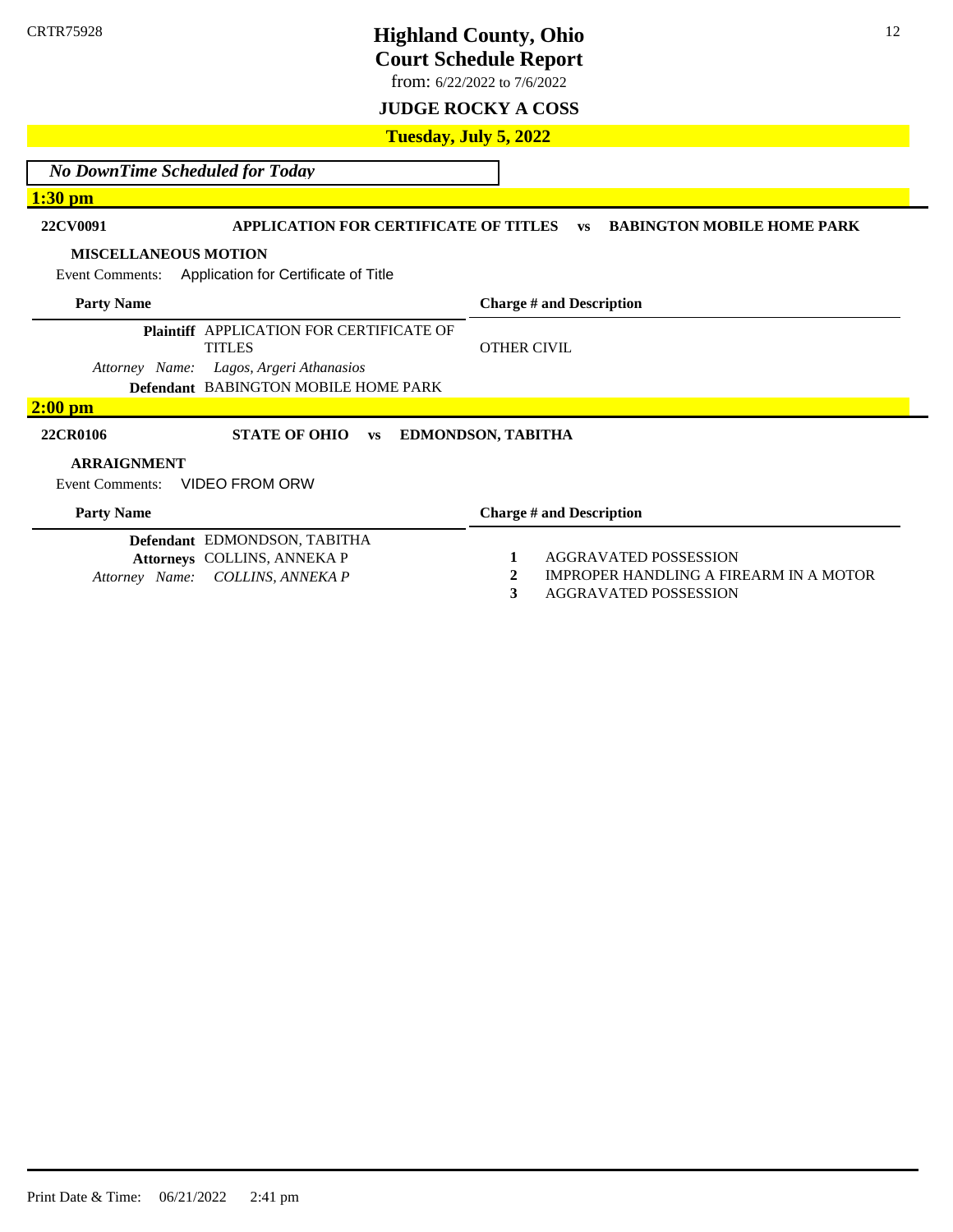**Court Schedule Report**

from: 6/22/2022 to 7/6/2022

### **JUDGE ROCKY A COSS**

### **Wednesday, July 6, 2022**

*No DownTime Scheduled for Today* **8:30 am 22CR0091 STATE OF OHIO vs STEWART, BETH M SENTENCING Party Name Defendant** STEWART, BETH M *Attorney Name: Hapner, Kathryn*  **Attorneys** COLLINS, ANNEKA P *Attorney Name: COLLINS, ANNEKA P* **Charge # and Description 1** AGGRAVATED TRAFFICKING **2** AGGRAVATED TRAFFICKING **3** AGGRAVATED POSSESSION **4** AGGRAVATED TRAFFICKING **5** AGGRAVATED POSSESSION **6** AGGRAVATED TRAFFICKING **7** THEFT BY DECEPTION **22CR0108 STATE OF OHIO vs BURNETT, CHELSEA A INTERVENTION IN LIEU PLEA Party Name Defendant** BURNETT, CHELSEA A *Attorney Name: Hapner, Kathryn*  **Attorneys** COLLINS, ANNEKA P *Attorney Name: COLLINS, ANNEKA P* **Charge # and Description 1** AGGRAVATED POSSESSION **9:00 am 20CR0048 STATE OF OHIO vs HOWARD, JERRY G SENTENCING Party Name Defendant** HOWARD, JERRY G *Attorney Name: WHITT, DANIELLE*  **Attorneys** COLLINS, ANNEKA P *Attorney Name: COLLINS, ANNEKA P* **Charge # and Description 1** AGGRAVATED POSSESSION **22CR0004 STATE OF OHIO vs HILL, RUSSELL L SENTENCING Party Name Defendant** HILL, RUSSELL L *Attorney Name: Wagoner, Jacob Douglas* **Attorneys** COLLINS, ANNEKA P *Attorney Name: COLLINS, ANNEKA P* **Charge # and Description 1** HAVING WEAPONS WHILE UNDER DISABILITY **2** AGGRAVATED POSSESSION **3** AGGRAVATED POSSESSION **4** FORFEITURE SPECIFICATION **22CR0087 STATE OF OHIO vs HATFIELD, CARL EUGENE SENTENCING Party Name Defendant** HATFIELD, CARL EUGENE *Attorney Name: WHITT, DANIELLE*  **Attorneys** COLLINS, ANNEKA P *Attorney Name: COLLINS, ANNEKA P* **Charge # and Description 1** AGGRAVATED TRAFFICKING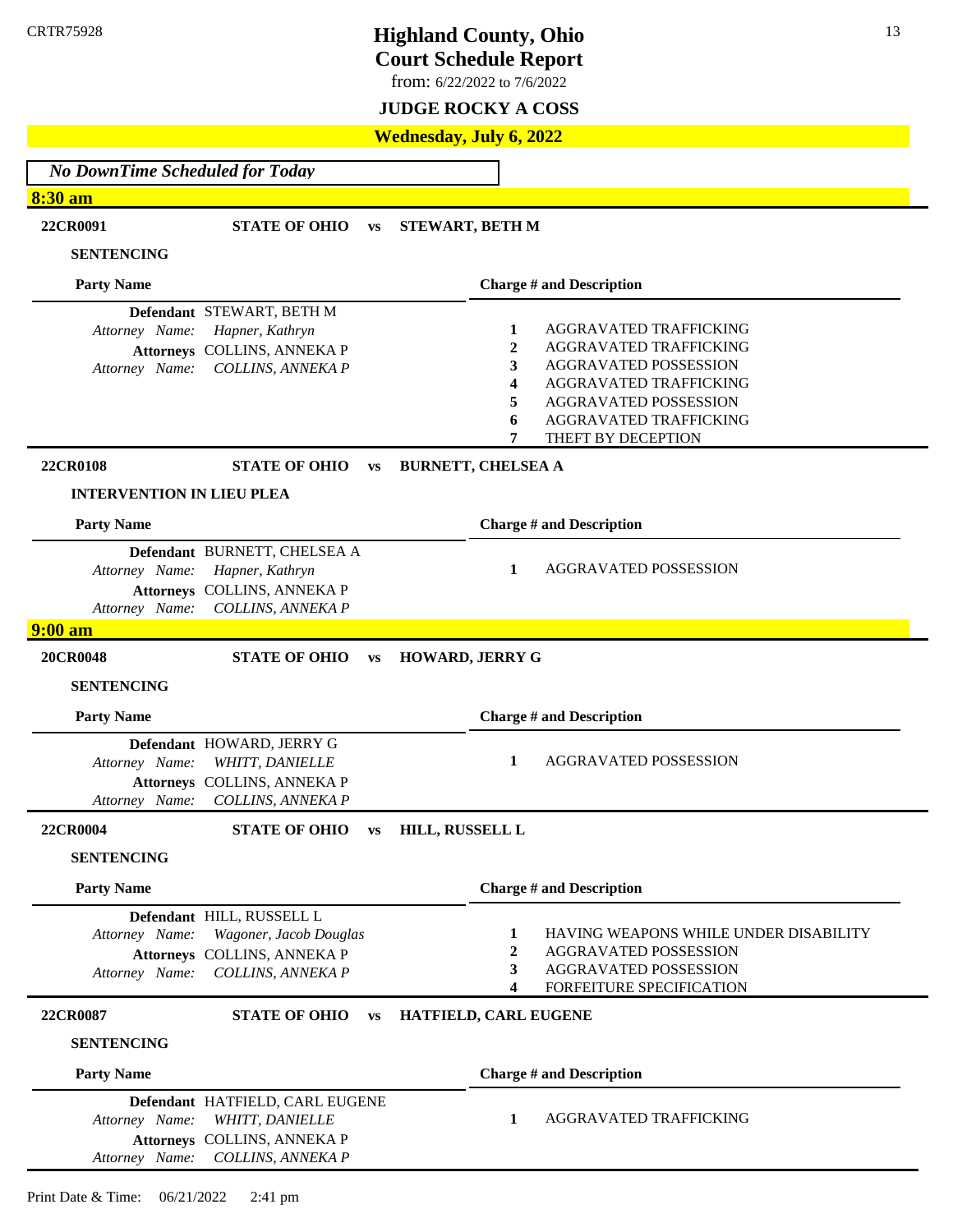**Court Schedule Report**

from: 6/22/2022 to 7/6/2022

### **JUDGE ROCKY A COSS**

### **Wednesday, July 6, 2022**

| <b>No DownTime Scheduled for Today</b>                                 |                                                                                                                                              |                                      |  |  |
|------------------------------------------------------------------------|----------------------------------------------------------------------------------------------------------------------------------------------|--------------------------------------|--|--|
| <b>9:00 am</b>                                                         |                                                                                                                                              |                                      |  |  |
| 22CR0119                                                               | <b>STATE OF OHIO</b><br><b>VS</b>                                                                                                            | PEDRICK, CHERYL ANN                  |  |  |
| <b>SENTENCING</b>                                                      |                                                                                                                                              |                                      |  |  |
| <b>Party Name</b>                                                      |                                                                                                                                              | <b>Charge # and Description</b>      |  |  |
| Attorney Name:                                                         | Defendant PEDRICK, CHERYL ANN<br>Attorneys COLLINS, ANNEKA P<br>COLLINS, ANNEKA P                                                            | 1<br>AGGRAVATED TRAFFICKING          |  |  |
| $11:00$ am                                                             |                                                                                                                                              |                                      |  |  |
| 21CV0172                                                               | HIGH CO GEN HEALTH DISTRICT                                                                                                                  | HENDERSON, CONNIE<br><b>VS</b>       |  |  |
| <b>CONTEMPT HEARING</b>                                                |                                                                                                                                              |                                      |  |  |
| <b>Party Name</b>                                                      |                                                                                                                                              | <b>Charge # and Description</b>      |  |  |
| Attorney Name:                                                         | Plaintiff HIGH CO GEN HEALTH DISTRICT<br>COLLINS, ANNEKA<br>Defendant HENDERSON, CONNIE                                                      | <b>OTHER CIVIL</b>                   |  |  |
| 21CV0213                                                               | HIGHLAND CO GENERAL HEALTH DISTRICT                                                                                                          | CARAWAY, JUSTIN BRADLEY<br><b>VS</b> |  |  |
| <b>CONTEMPT HEARING</b>                                                |                                                                                                                                              |                                      |  |  |
| <b>Party Name</b>                                                      |                                                                                                                                              | <b>Charge # and Description</b>      |  |  |
|                                                                        | Plaintiff HIGHLAND CO GENERAL HEALTH<br><b>DISTRICT</b><br>Attorney Name: COLLINS, ANNEKA<br>Defendant CARAWAY, JUSTIN BRADLEY               | <b>OTHER CIVIL</b>                   |  |  |
| $1:00$ pm                                                              |                                                                                                                                              |                                      |  |  |
| 20CR0126                                                               | <b>STATE OF OHIO</b><br><b>VS</b>                                                                                                            | VALENTINE, KAYLA SUE                 |  |  |
| <b>FINAL PRETRIAL</b>                                                  |                                                                                                                                              |                                      |  |  |
| <b>Party Name</b>                                                      |                                                                                                                                              | <b>Charge # and Description</b>      |  |  |
| Attorney Name:<br>Attorney Name:<br><b>Attorneys</b><br>Attorney Name: | Defendant VALENTINE, KAYLA SUE<br><b>WHITT, DANIELLE</b><br><b>Blosser, Jeffery Michael</b><br><b>COLLINS, ANNEKA P</b><br>COLLINS, ANNEKA P | <b>AGGRAVATED POSSESSION</b><br>1    |  |  |
| 20CR0226                                                               | <b>STATE OF OHIO</b><br><b>VS</b>                                                                                                            | VALENTINE, KAYLA SUE                 |  |  |
| <b>FINAL PRETRIAL</b>                                                  |                                                                                                                                              |                                      |  |  |
| <b>Party Name</b>                                                      |                                                                                                                                              | <b>Charge # and Description</b>      |  |  |
| Attorney Name:<br>Attorney Name:<br>Attorney Name:                     | Defendant VALENTINE, KAYLA SUE<br>WHITT, DANIELLE<br><b>Blosser, Jeffery Michael</b><br>Attorneys COLLINS, ANNEKA P<br>COLLINS, ANNEKA P     | <b>FAILURE TO APPEAR</b><br>1        |  |  |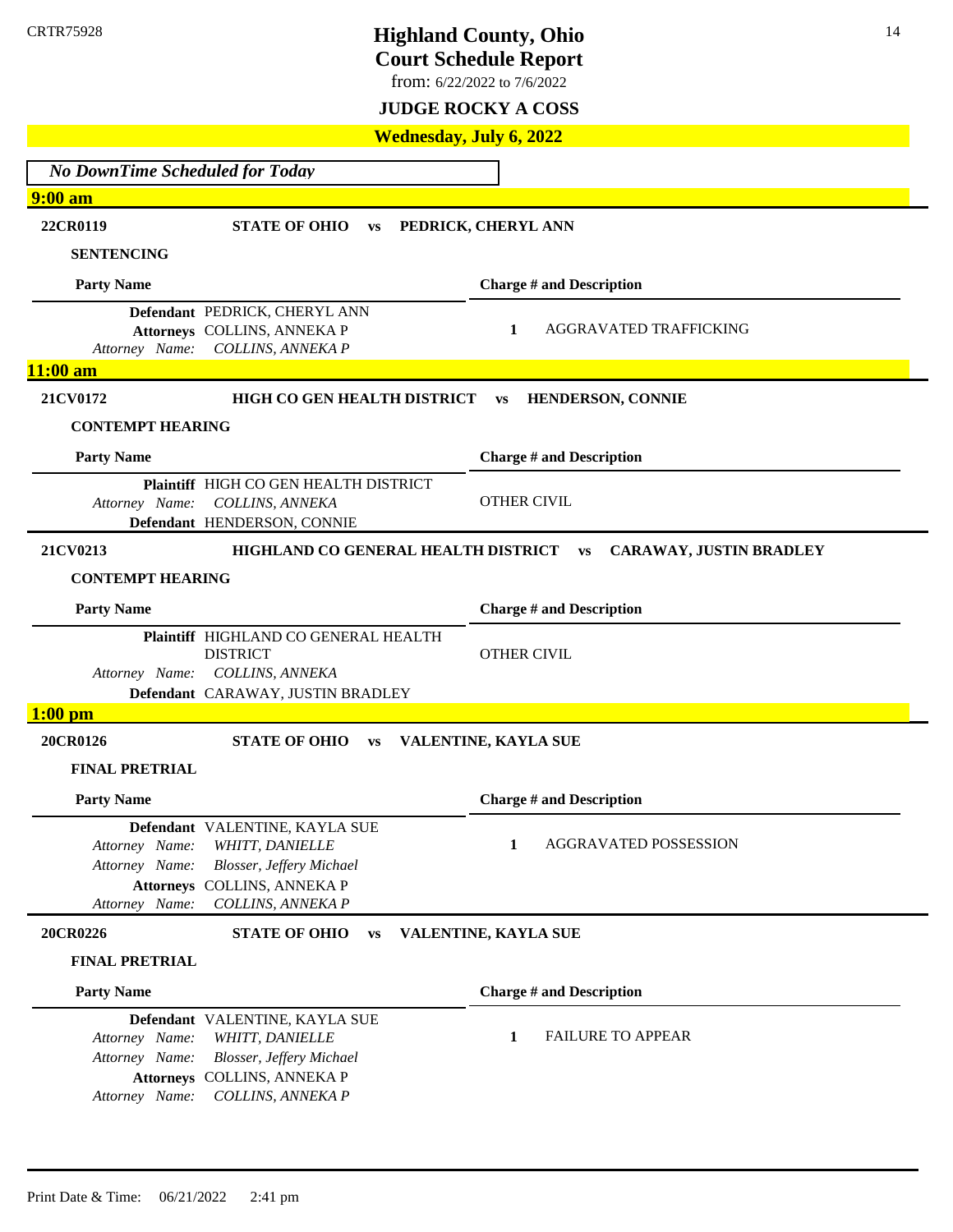from: 6/22/2022 to 7/6/2022

**JUDGE ROCKY A COSS**

### **Wednesday, July 6, 2022**

*No DownTime Scheduled for Today* **1:00 pm 21CR0184 STATE OF OHIO vs MULLIS, LAWRENCE MARTIN FINAL PRETRIAL**

Event Comments: TO BE BROUGHT BACK FROM CLERMONT COUNTY

| Event Comments:                  | TO BE BROUGHT BACK FROM CLERMONT COUNT B                                                                 |           |                      |                  |                                                                                                                                 |
|----------------------------------|----------------------------------------------------------------------------------------------------------|-----------|----------------------|------------------|---------------------------------------------------------------------------------------------------------------------------------|
| <b>Party Name</b>                |                                                                                                          |           |                      |                  | <b>Charge # and Description</b>                                                                                                 |
| Attorney Name:                   | Defendant MULLIS, LAWRENCE MARTIN<br>Attorneys COLLINS, ANNEKA P<br>COLLINS, ANNEKA P                    |           |                      | 1                | <b>AGGRAVATED POSSESSION</b>                                                                                                    |
| 22CR0058                         | <b>STATE OF OHIO</b>                                                                                     | <b>VS</b> |                      |                  | MILLER, PATRELL DAVANTE                                                                                                         |
| <b>PRETRIAL</b>                  |                                                                                                          |           |                      |                  |                                                                                                                                 |
| <b>Party Name</b>                |                                                                                                          |           |                      |                  | <b>Charge # and Description</b>                                                                                                 |
| Attorney Name:<br>Attorney Name: | Defendant MILLER, PATRELL DAVANTE<br>WHITT, DANIELLE<br>Attorneys COLLINS, ANNEKA P<br>COLLINS, ANNEKA P |           |                      | 1                | AGGRAVATED TRAFFICKING                                                                                                          |
| 22CR0114                         | <b>STATE OF OHIO</b>                                                                                     | <b>VS</b> | <b>NEAL, AARON L</b> |                  |                                                                                                                                 |
| <b>FINAL PRETRIAL</b>            |                                                                                                          |           |                      |                  |                                                                                                                                 |
| <b>Party Name</b>                |                                                                                                          |           |                      |                  | <b>Charge # and Description</b>                                                                                                 |
| Attorney Name:<br>Attorney Name: | Defendant NEAL, AARON L<br>WHITT, DANIELLE<br>Attorneys COLLINS, ANNEKA P<br>COLLINS, ANNEKA P           |           |                      | 1<br>2<br>3<br>4 | <b>BREAKING AND ENTERING</b><br><b>BREAKING AND ENTERING</b><br>THEFT AND/OR GRAND THEFT OF A MOTOR<br>FORFEITURE SPECIFICATION |
| 22CR0115                         | <b>STATE OF OHIO</b>                                                                                     | <b>VS</b> | <b>NEAL, AARON L</b> |                  |                                                                                                                                 |
| <b>FINAL PRETRIAL</b>            |                                                                                                          |           |                      |                  |                                                                                                                                 |
| <b>Party Name</b>                |                                                                                                          |           |                      |                  | <b>Charge # and Description</b>                                                                                                 |
| Attorney Name:<br>Attorney Name: | Defendant NEAL, AARON L<br>WHITT, DANIELLE<br>Attorneys COLLINS, ANNEKA P<br>COLLINS, ANNEKA P           |           |                      | 1<br>2<br>3<br>4 | AGGRAVATED TRAFFICKING<br>AGGRAVATED POSSESSION<br>AGGRAVATED TRAFFICKING<br>AGGRAVATED POSSESSION                              |

- **5** AGGRAVATED TRAFFICKING
- **6** AGGRAVATED POSSESSION
- **7** AGGRAVATED TRAFFICKING
- **8** AGGRAVATED POSSESSION
- **9** AGGRAVATED TRAFFICKING
- **10** AGGRAVATED POSSESSION
- **11** FORFEITURE SPECIFICATION